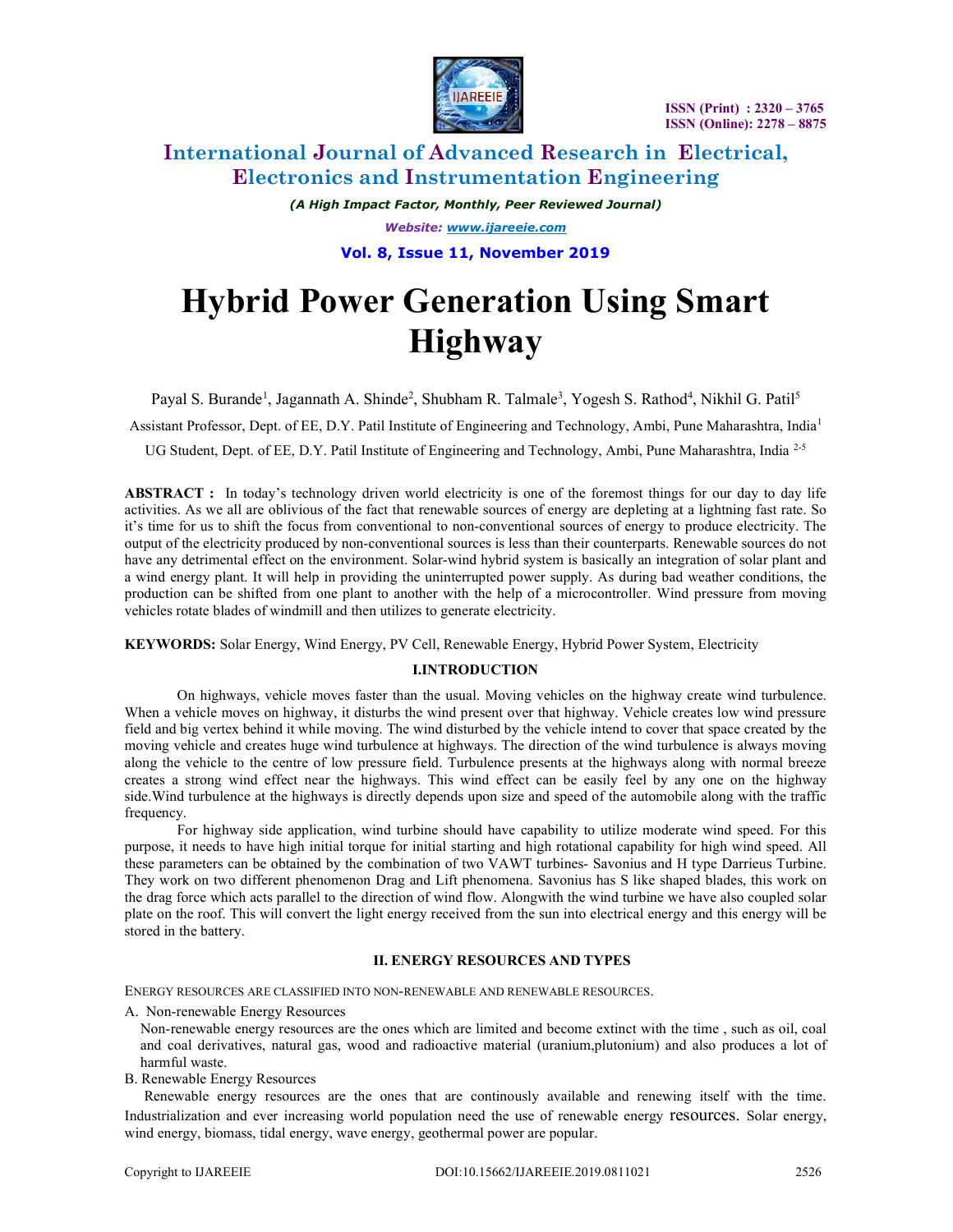

# International Journal of Advanced Research in Electrical, Electronics and Instrumentation Engineering

(A High Impact Factor, Monthly, Peer Reviewed Journal)

Website: www.ijareeie.com

## Vol. 8, Issue 11, November 2019

#### 1) Wind Power

The wind energy is a renewable source of energy. Wind turbines are used to convert the wind power into electric power. Electric generator inside the turbine converts the mechanical power into the electric power. Wind turbine systems are available ranging from 50W to 3-4 MW.

The energy production by wind turbines depends on the wind velocity acting on the turbine. Wind power is able to feed both energy production and demand in the rural areas. It is used to run a windmill which in turn drives a wind generator or wind turbine to produce electricity. Practically it is observed that the flexible three blades propeller about 40m in diameter, in a 62 Km/hr wind pressure with a rotation speed of 48 rpm produce maximum power 14 MW. For small wind power generation system, multiple blade type (3 - 5 number of blades) or Darrieus type (Curved Blade 3 - 5 numbers) is y suitable. The main drawback of this system is that as the wind speed or velocity is not constant with respect to time i.e. fluctuating, hence the electric power thus obtained is alsodoes not have a fixed value i.e. varying nature. Thus, it is better to feed the wind electricity to the battery or any power storage device which supply the load consecutively, rather than directly supply to the load as shown.



Fig1: Block Diagram of Wind Power Generation

In wind power system, the power generation increases in proportion to the cube of the wind speed. Thus it is highly affected in rainy and stormy season when the wind speed is too less to produce electricity. This power generation system is pollution free and ecologically balanced. .

#### 2.Photovoltaic Solar Power

Solar panels are the medium to convert solar energy into the electrical energy.Solar panels can convert the energy directly or heat the water with the induced energy. PV (Photo-voltaic) cells are made up from semiconductor structures as in the computer technologies. Sun rays are absorbed with this material and electrons are emitted from the atoms .This release activates a current.Photovoltaic is known as the process between radiation absorbed and the electricity induced. Solar power is converted into the electric power by a common principle called photo electric effect.



The solar cell array or panel consists of an appropriate number of solar cell modules connected in series or parallel based on the required current and voltage.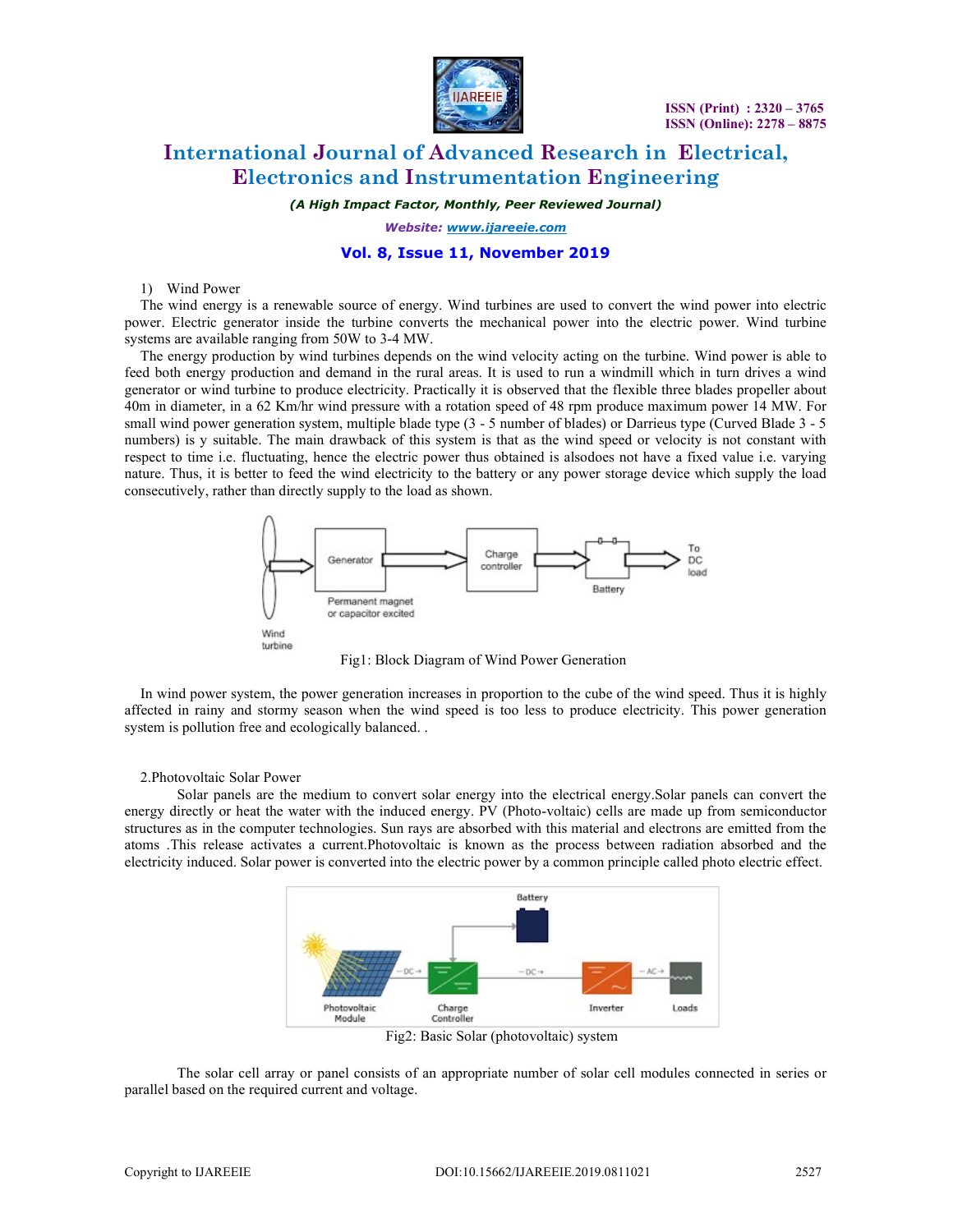

# International Journal of Advanced Research in Electrical, Electronics and Instrumentation Engineering

(A High Impact Factor, Monthly, Peer Reviewed Journal)

Website: www.ijareeie.com

## Vol. 8, Issue 11, November 2019

Storage batteries as shown in Fig. 2 provide the backup power during cloudy weather to store the excess power or some portion of power from the solar arrays. This solar power generating system is used for domestic power consumption, meteorological stations and entertainment places like theatre, hotel, restaurant etc.

 Traditional p-n junction solar cells are the most convinient of the solar energy harvesting technologies. The basic physics of energy absorption and carrier generation are a function of the materials characteristics and corresponding electrical properties (i.e. band gap). A photon only need greater energy than 2eV that of the band gap in order to excite an electron from the valence band into the conduction band. However, the solar frequency spectrum approximates a black body spectrum at  $~6000$  K, and as such, much of the solar radiation reaching the Earth is composed of photons with energies greater than the band gap of silicon . These higher energy photons will be absorbed by the PV cell, but the difference in energy between these photons and the silicon band gap is converted into heat rather than into usable electrical energy. For a single-junction cell this sets an upper efficiency of  $\sim$ 20%. The current research path of implementing complex, multi-junction PV designs to overcome efficiency limitations does not appear to be a costeffective solution. Even the optimized and developed PV materials are only operational during daylight hours and require direct (perpendicular to the surface) sunlight for good efficiency.

#### III. METHODOLOGY



FIG 3: SCHEMETIC DAIGRAM OF WIND SOLAR GENERATION

Green energy like solar energy, vibration energy, wind energy can be converted into electricity and then we can use this electricity in many applications on highways such as for charging the vehicles using these energies, for lighting, and for monitoring the condition of the road etc. Vibration produced by vehicles can be converted into electricity and further can be used for charging the electric cars or for lightning the street lights, or can be stored in any charge storing devices. There is abundant amount of free space available between lanes and in both right and left side of lanes, which can be utilized by placing windmills and solar plates. Solar plates can also be mounted on the top surface of cars and electricity generated by them can be utilized for operating music system, air conditioner, or for any other purpose in cars. It can also be stored in any charge storing device for future use. There are streets having very less traffic in night and street lights are lightning empty roads for entire night i.e. completely wastage of electricity . So by using sensors and led, lights can be turned on only when any vehicles or passenger passes by road otherwise turned off. Fuels consumed by vehicles like petrol, diesel etc. produces harmful gases so its substitute like hydrogen cars, electric cars, or any other source of green energy must be used.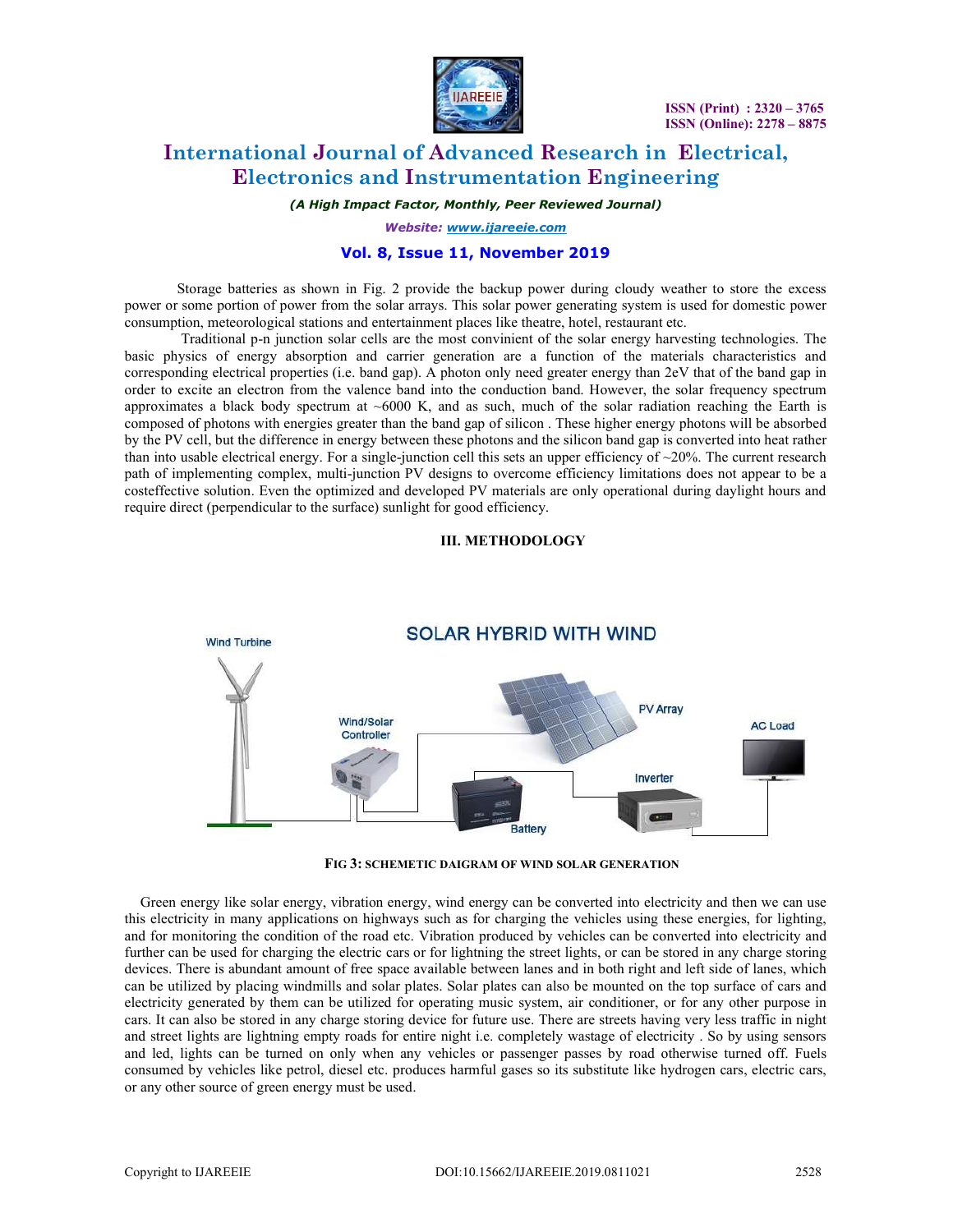

# International Journal of Advanced Research in Electrical, Electronics and Instrumentation Engineering

(A High Impact Factor, Monthly, Peer Reviewed Journal)

Website: www.ijareeie.com

### Vol. 8, Issue 11, November 2019

#### IV. DESIGN OF HYBRID ENERGY SYSTEM

For desing of the hybrid energy system we need to find the data as follows A. Data required for Solar System:

1. Annual mean daily duration of Sunshine hours

2. Daily Solar Radiation horizontal (KWH/m2/day)

B. Data required for Wind System:

1. Mean Annual Hourly Wind Speed (m/sec)

2. Wind Power that can be generated from the wind turbine

This system consists of following main components;

#### i. Solar panel

 Solar panel is use to convert solar radiation to the electrical energy. The physical of PV cell is very similar to that of the classical diode with a PN junction formed by semiconductor material. When the junction absorbs light, the energy of absorbed photon is transferred to the electronproton system of the material, creating charge carriers that are separated at the junction. The charge carriers in the junction region create a potential gradient, get accelerated under the electric field, and circulate as current through an external circuit. Solar array or panel is a group of a several modules electrically connected in series parallel combination to generate the required current and voltage. Solar panels are the medium to convert solar power into the electrical power.

ii. Wind turbine

Wind turbine is that system which extracts energy from wind by rotation of the blades of the wind turbine. Basically wind turbine has two types one is vertical and another is horizontal. As the wind speed increases power generation is also increases. The power generated from wind is not continuous its fluctuating. For obtain the non-fluctuating power we have to store in battery and then provide it to the load.

iii. Charge controller

Charge controller has basic function is that it control the source which is to be active or inactive. It simultaneously charge battery and also gives power to the load. The controller has over-charge protection, short-circuit protection, pole confusion protection and automatic dumpload function. It also the function is that it should vary the power as per the load demand. It add the both the power so that the load demand can fulfill. And when power is not generating it should extract power from battery and give it to the load.

iv. Battery Bank

We have to choose battery bank size per the load requirement so that it should fulfill the requirement of load for calculating the battery bank size we need to find following data

1. Find total daily use in watt-hour (Wh).

2. Find total back up time of the battery For increase in battery bank size we need to connect cell in series so that we can get the larger battery bank size.

v. Inverter

We have to choose greater rating inverter than the desired rating .The pure sign wave inverter is recommended in other to prolong the lifespan of the inverter. Inverter is need to convert DC power into AC power. As our load working on the AC supply so we need to convert DC power. The input voltage Output voltage and frequency, and overall power handling depends on the design of the specific device or the circuitry. The inverter does not produce any power. The power is provided by the DC source. or the circuitry. The inverter does not produce any power. The power is provided by the DC source.